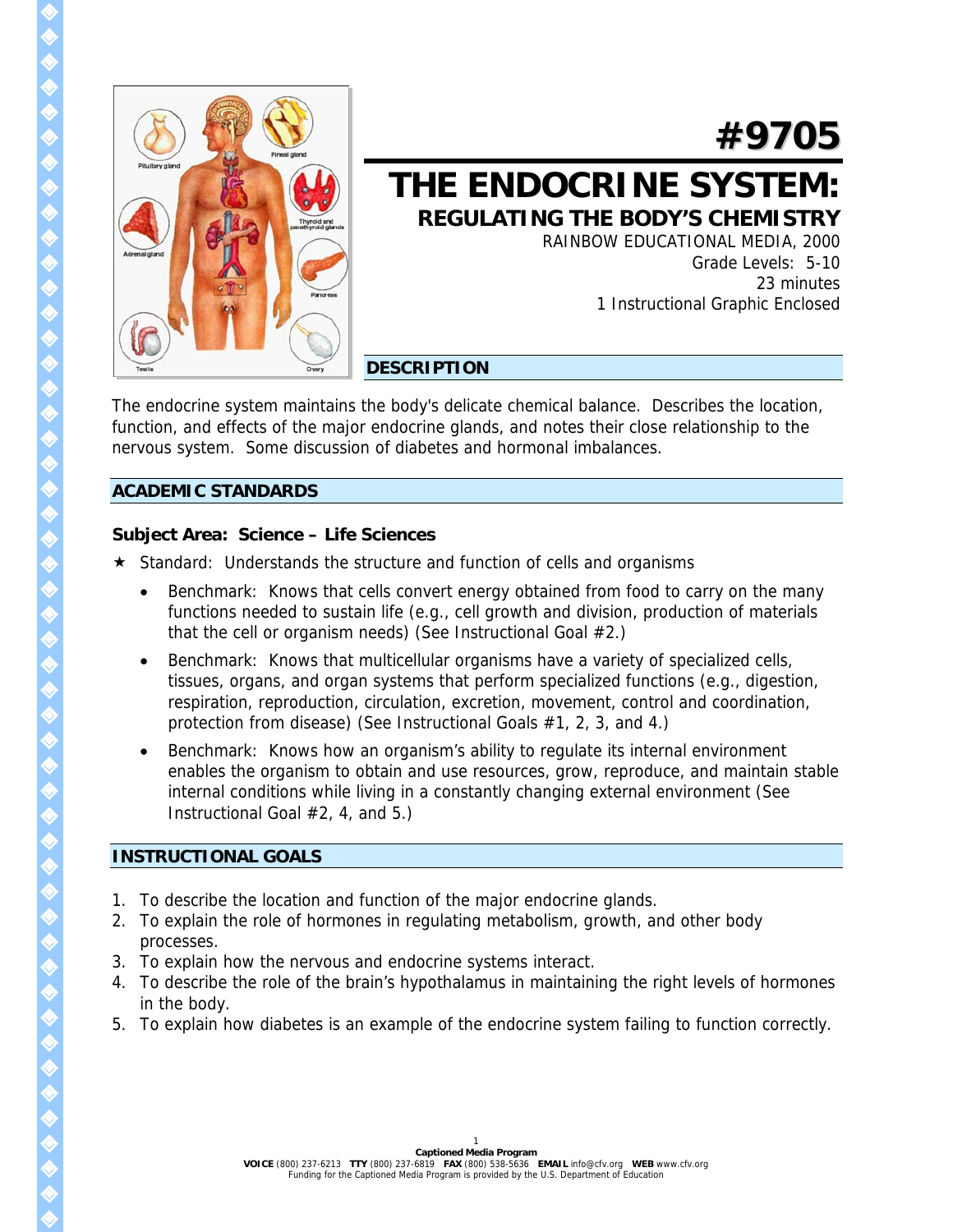#### **VOCABULARY**

- 1. adrenal glands
- 2. adrenalin
- 3. diabetes
- 4. endocrine gland
- 5. endocrine system
- 6. endocrinologist
- 7. epinephrine
- 8. estrogen
- 9. fight or flight response
- 10. glucose
- 11. growth hormone
- 12. hypothalamus
- 13. insulin
- 14. menopause
- 15. menstruation
- 16. nervous system

#### **BEFORE SHOWING**

- 17. ovaries
- 18. oxytocin
- 19. pancreas
- 20. parathyroid gland
- 21. parathyroid hormone
- 22. pituitary
- 23. puberty
- 24. receptor
- 25. target cell
- 26. testes
- 27. testosterone
- 28. thymus
- 29. thyroid
- 30. thyroid stimulating hormone
- 31. thyroxin
- 1. Stimulate discussion on topics that will be covered in the video:
	- a. How do people grow?
	- b. How do boys and girls develop sexually into men and women?
	- c. How does the body react to stress?
	- d. What causes diabetes?
- 2. Discuss the differences between endocrine and exocrine glands.
- 3. Research to find the heights of the shortest and tallest humans on record.
	- a. Write this information in both English and metric units.
	- b. Discuss how these people's lives were affect by their height and what could be some possible causes for such abnormalities.



#### **DURING SHOWING**

- 1. View the video more than once, with one showing uninterrupted.
- 2. Pause at the section showing the function of the parathyroid glands. Discuss what would happen if the parathyroid gland did not function properly.
- 3. Pause at the section on the fight or flight response. List other situations where the release of epinephrine helps prepare the body for strenuous activity.

## **AFTER SHOWING**

#### **► Discussion Items and Questions**

- 1. What are the two main body systems that regulate the activities of the body?
- 2. What makes up the endocrine system?
- 3. What are hormones? How do hormones function?
- 4. What hormone do the parathyroid glands secrete and what does this hormone do?

 $\hat{\mathbf{\diamond}}$  $\hat{\diamond}$  $\hat{\mathbf{Q}}$ ♦ ♦ ♦  $\hat{\textbf{Q}}$  $\hat{\textbf{Q}}$  $\hat{\textbf{Q}}$  $\hat{\textbf{Q}}$  $\hat{\textbf{Q}}$ ♦ ♦ ♦ ♦  $\hat{\textbf{Q}}$  $\hat{\textbf{Q}}$  $\hat{\textbf{Q}}$  $\hat{\textbf{Q}}$  $\hat{\bm{\Diamond}}$ ♦ ♦ ♦  $\hat{\textbf{Q}}$ ♦ ♦ ♦ ♦ ♦ ♦  $\hat{\diamond}$ ♦ ♦ E<br>E ♦ ♦ ♦  $\hat{\textbf{Q}}$ ♦  $\hat{\mathbf{Q}}$ ♦ ♦

> ♦ ♦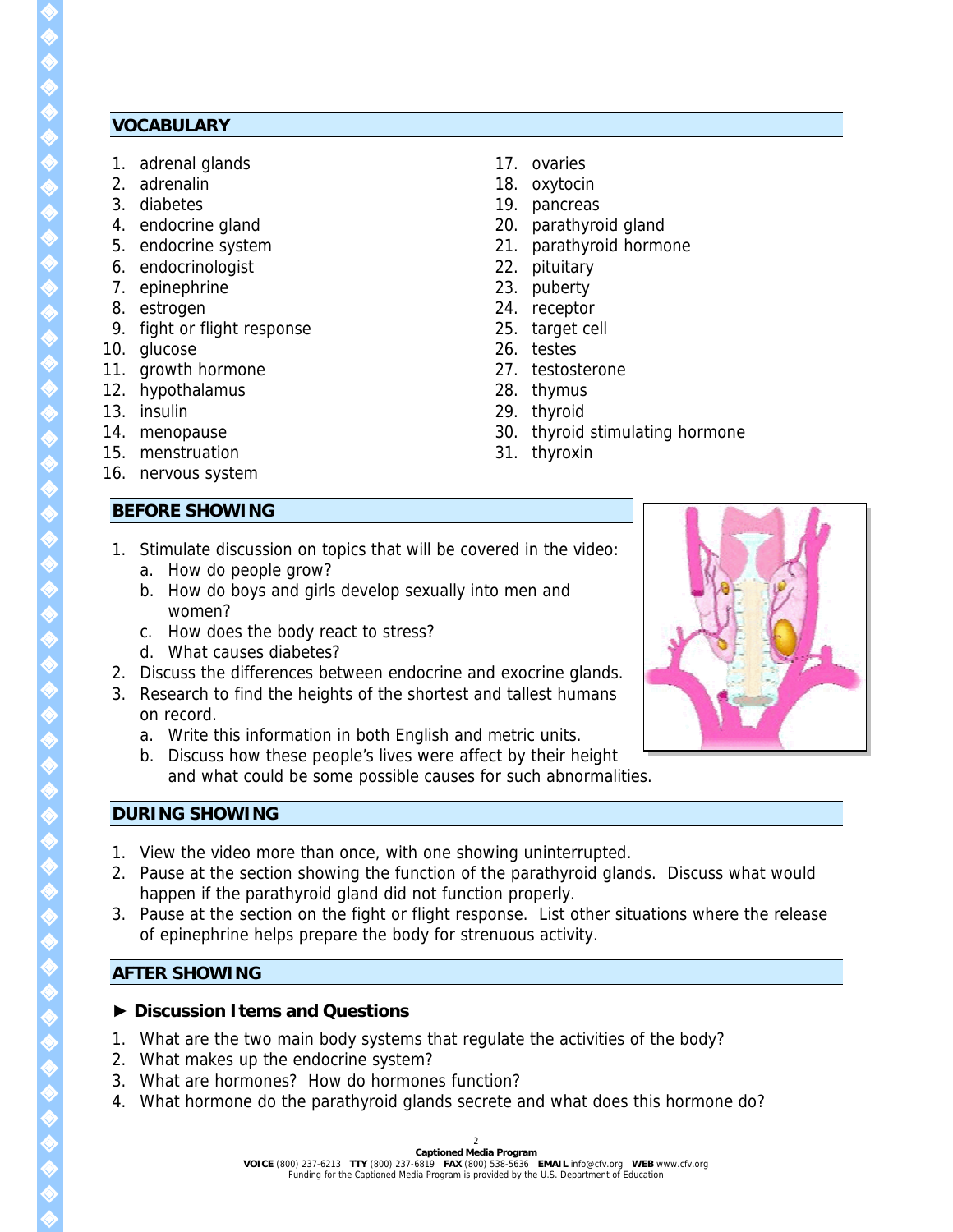- 5. What is the fight or flight response?
- 6. What happens to hormones after they have completed their job?
- 7. How does the thyroid gland help maintain a fairly constant internal temperature?
- 8. How is the hypothalamus like a thermostat?
- 9. How is the pituitary gland like the conductor of an orchestra?
- 10. What are some of the changes that occur during puberty?
- 11. What is the role of the pancreas?
- 12. What is diabetes?

# **► Applications and Activities**

- 1. Draw an outline of the human body. Use pieces of clay to represent the glands of the endocrine system and place them in the correct location. Label them with "flags".
- 2. Complete a worksheet on the major endocrine glands and their hormones. (See Instructional Graphic.)
- 3. Research and report on the following topics:
	- a. protein hormones and steroid hormones
	- b. the hormones produced by the anterior and posterior parts of the pituitary gland
	- c. the role of glucagon in regulating glucose levels
	- d. homeostasis
	- e. pineal gland
- 4. Investigate diseases of the endocrine glands. Report on the cause of the disease, its symptoms, and the current method of treating it.
	- a. Addison's disease
	- b. Cushing's syndrome
	- c. acromegaly
	- d. dwarfism
	- e. gigantism
	- f. hyperthyroidism
	- g. hypothyroidism
- 5. Design a poster that compares how a thermostat controls the heat in a house and how the hypothalamus monitors the temperature inside the body.
- 6. Invite a person who has diabetes to speak on coping with the disease.
- 7. Research glucose levels of a diabetic before and after meals. Represent this data on a graph and compare it with a non-diabetic's levels. Report on a diet that is suitable for diabetics.
- 8. Report on the medical use of epinephrine in cases of cardiac arrest.
- 9. Develop a chart or diagram that shows the changes the body goes through during these stages of life and note which endocrine glands play a role in these changes:
	- a. infancy to childhood
	- b. puberty
	- c. pregnancy and childbirth
	- d. midlife changes such as menopause
- 10. Display works of art that depict depression. Report on research that shows the effects of hormones on depression.

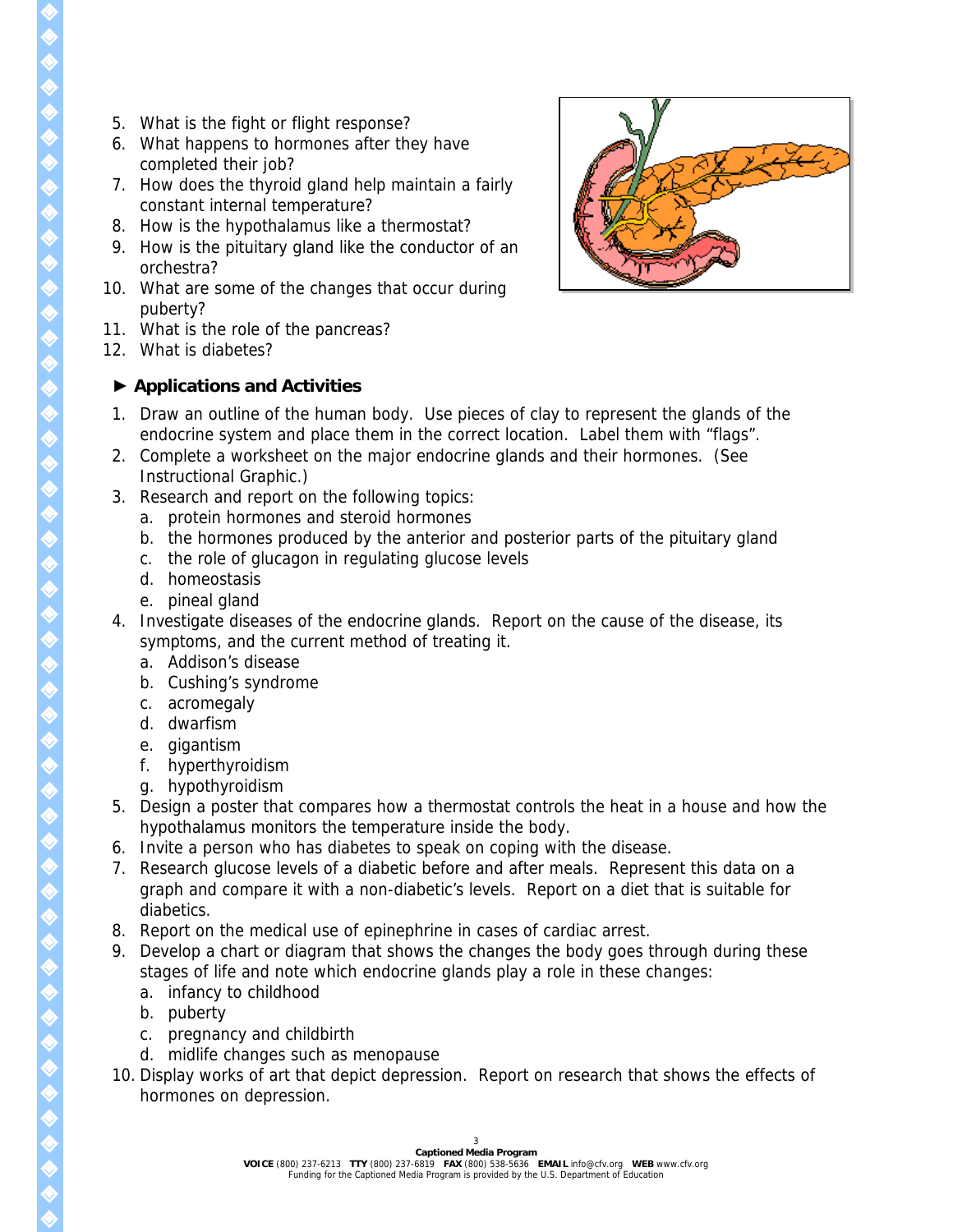#### **RELATED RESOURCES**



#### • [Glands and Hormones #3470](http://www.cfv.org/titledetail.asp?dn=3470)



## **World Wide Web**

The following Web sites complement the contents of this guide; they were selected by professionals who have experience in teaching deaf and hard of hearing students. Every effort was made to select accurate, educationally relevant, and "kid safe" sites. However, teachers should preview them before use. The U.S. Department of Education, the National Association of the Deaf, and the Captioned Media Program do not endorse the sites and are not responsible for their content.

#### • **ENDOCRINE DISORDERS AND ENDOCRINE SURGERY**



<http://www.endocrineweb.com/>

Includes information on endocrine disease, conditions, hormone problems, and treatment options.

#### • **BRAINPOP**

<http://www.brainpop.com/health/>

Contains animated quizzes and movies on homeostasis, puberty, hormones, and the endocrine system.





## • **THE HORMONE FOUNDATION**

[http://www.hormone.org/publications/what\\_is\\_endocr.html](http://www.hormone.org/publications/what_is_endocr.html)

Includes information on the endocrine system, the duties of an endocrinologist, and some diseases and disorders of the endocrine system.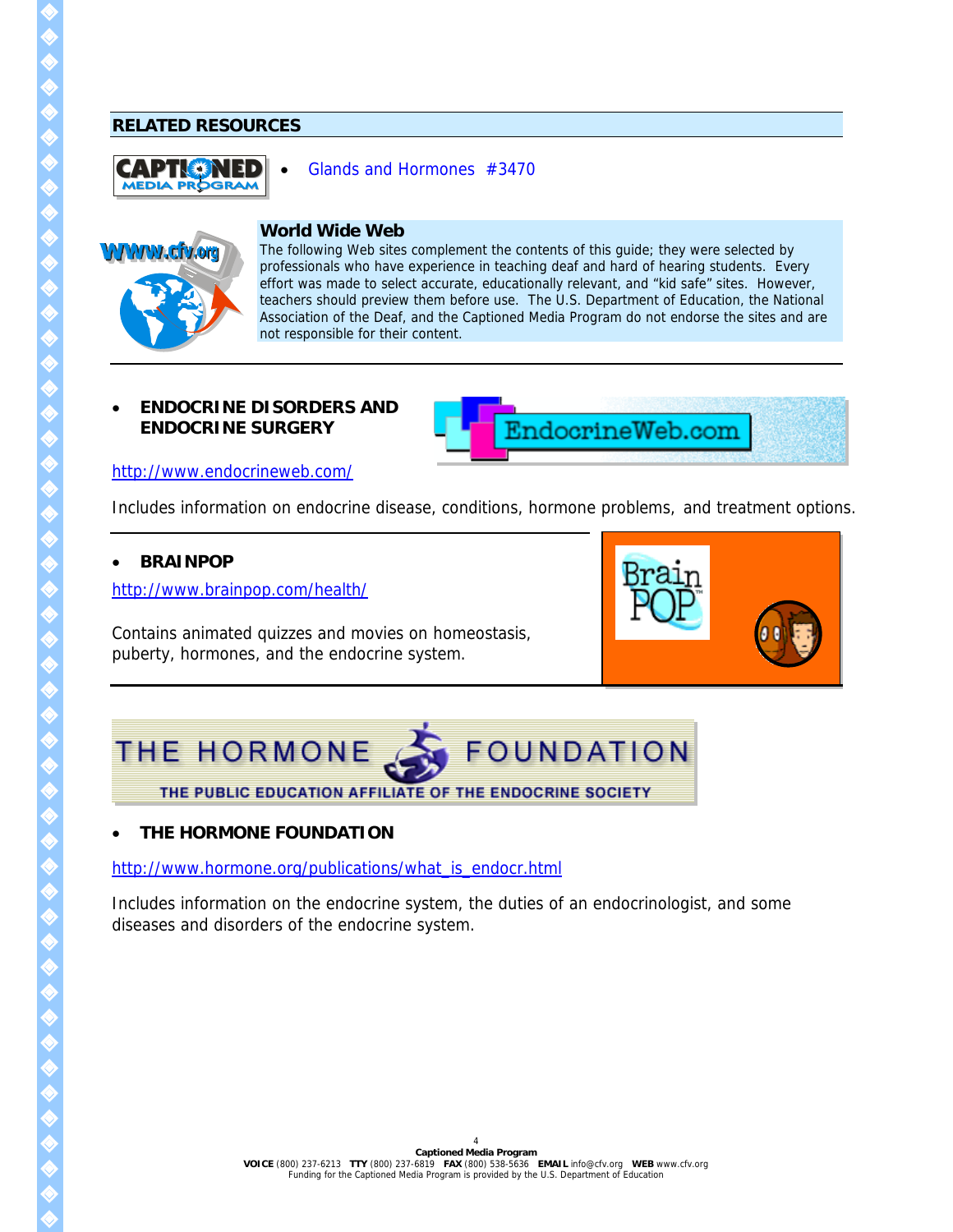

# **INNER LEARNING ONLINE**

#### • **INNER LEARNING ONLINE**

#### <http://www.innerbody.com/htm/body.html>

Locate and chooses the Endocrine system by scrolling to the right in the left window and clicking on the correct graphic which will then show the location of the endocrine glands. Clicking on a gland will link to text that explains the function and importance of the gland.

5

# **INSTRUCTIONAL GRAPHICS**

• MAJOR ENDOCRINE GLANDS AND THEIR HORMONES

 $\hat{\bm{\diamond}}$